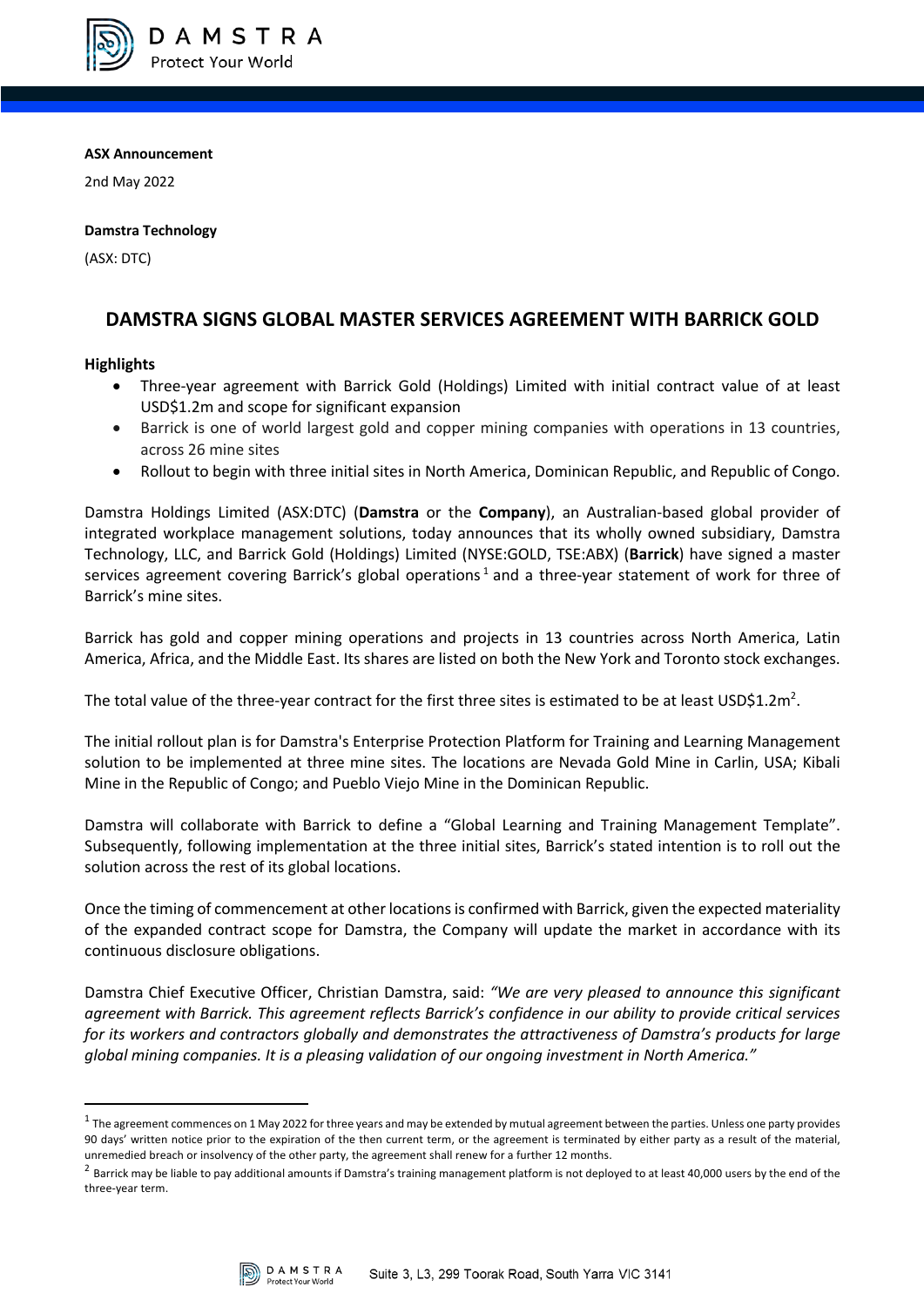### **Summary Scope of Damstra Solution**

Damstra and Barrick Gold intend to implement the Damstra Enterprise Protection Platform for Training and Learning Management solution across the Barrick mining sites. This project aims to standardize training globally and create a single global approach for employees and contractors, training courses and training records. The solution will enable Barrick to create and assign training to people, track, and complete training, and highly automate and manage site processes.

Implementation of the Damstra Enterprise Protection Platform and its integration with other Barrick systems will ensure that Barrick can:

- Create and manage competencies, learning and training plans, catalogues, and development plans.
- Automate learning and training plan assignment.
- Create courses and offerings which are aligned to the learning and training catalogue and comprehend required constraints and pre-requisites.
- Assign learning and training automatically based on an individual's profile mapped to the skills matrix and allow individuals to register for available courses.
- Record learning and training status, results and attach evidence automatically in the system or manually by an individual with the proper permissions.
- Manage learning and training records, generate actions, and access required dashboards and reports.
- Support desired workflows, approvals, and e- signature.
- Standard reports and dashboards on out-of-compliance situations or conditions, including a mechanism to map safety incidents where related to insufficient learning.
- Trigger notifications and support the scheduling and automatic distribution of reports.
- Ability to support mobile and remote access to training, records, and documents, with offline sync capabilities.

Damstra Digital Forms will also be implemented across the Barrick sites to support training and learning management, providing Barrick the ability to digitally manage supervisor observation checklists, certifications, tests, as well as other forms (E.g., MSHA 5000-23) or processes Barrick currently use. Damstra will deliver seamless integration of training and learning management processes, attachment of completed documents, as well as managing automated communication, tracking of skills, and training expiries to ensure adherence of Barrick's business rules and compliance requirements.

The Damstra solution will be configured for Barrick users to support their business requirements and will cater to Barrick's workforce across the world. Damstra will deploy multiple languages specified to be English, Spanish, and French.

#### **Ends**

Authorised for release to ASX by the Board of Damstra Holdings.

#### **Enquiries**

**Investors** Katja Voegele Damstra +61 411 628 839 k.voegele@damstratechnology.com **Media** Ryan Thompson Citadel-MAGNUS +61 423 151 378 rthompson@citadelmagnus.com